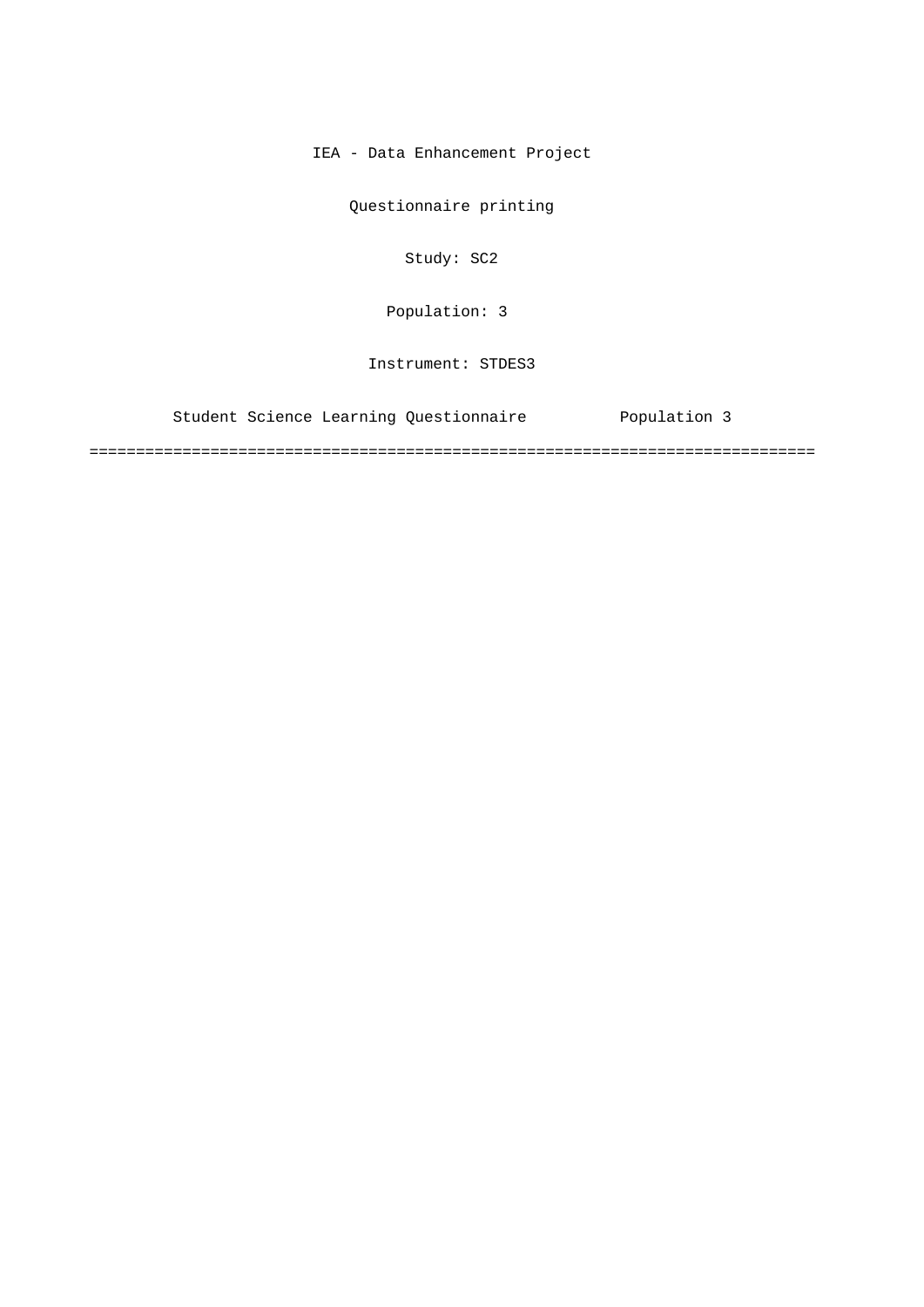\*Directions: Part 1\*

This section contains statements describing activities which take place when students are learning science.

Please state what takes place when you are learning science by circling one of the letters:

- O if it \*often\* takes place
- S if it \*sometimes\* takes place
- N if it \*never\* takes place

Please do not turn the page until asked to do so.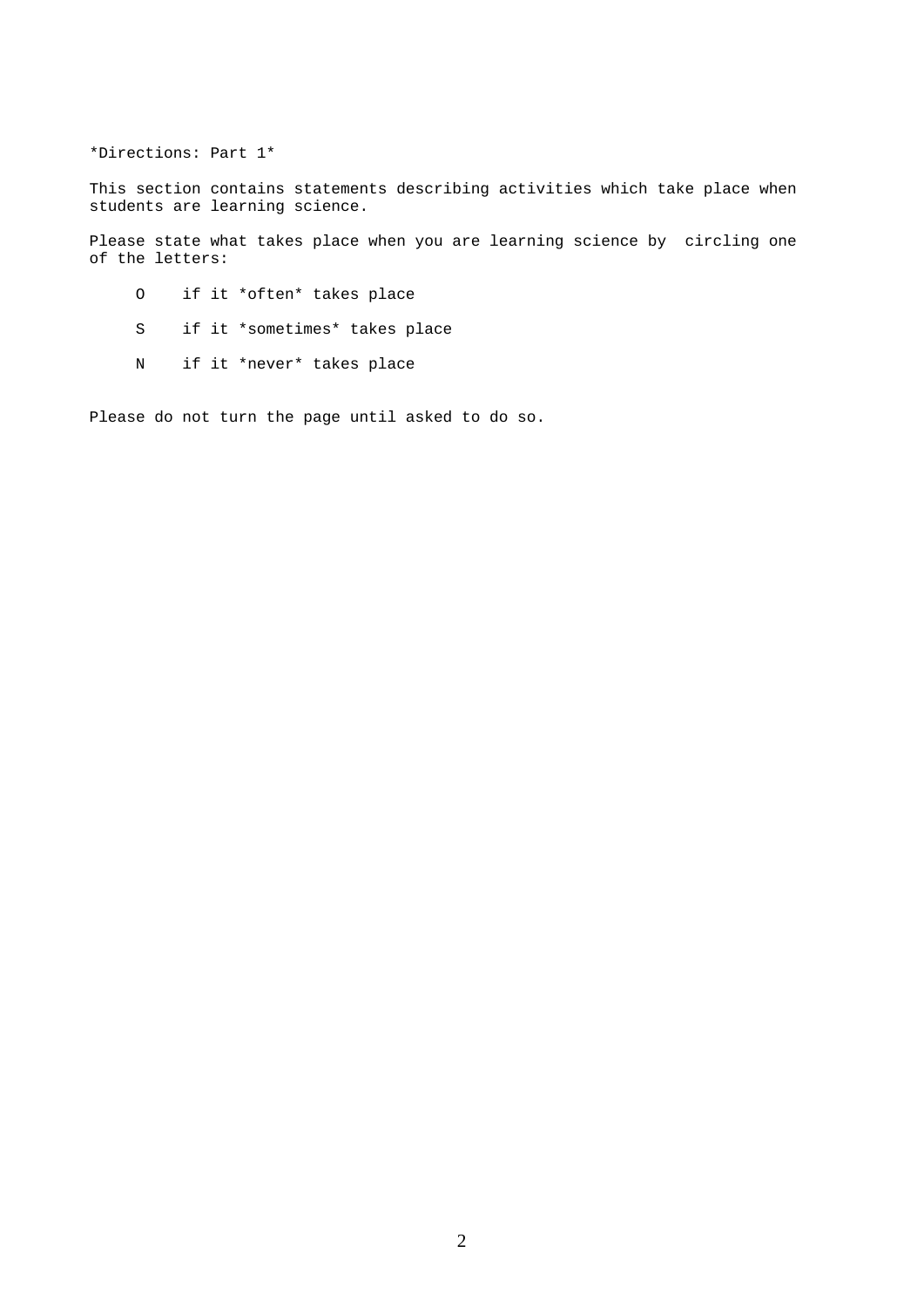|                                                                                                                                        | Often         | Sometimes       | Never   |
|----------------------------------------------------------------------------------------------------------------------------------------|---------------|-----------------|---------|
|                                                                                                                                        |               |                 |         |
| We use a textbook during science lessons.<br>1<br>$\mathfrak{D}$<br>We use books other than textbooks for<br>learning science.         | 0<br>$\Omega$ | S<br>S          | Ν<br>N  |
| At the start of each science lesson<br>3<br>the teacher reminds us about the work we                                                   | $\Omega$      | S               | N       |
| covered during the previous lessons.<br>At the start of each science lesson the<br>4<br>teacher explains the work we have to           | $\Omega$      | S               | N       |
| cover during the lesson.<br>5<br>At the end of each science lesson the<br>teacher gives a summary of what was<br>taught in the lesson. | $\Omega$      | S               | Ν       |
| We are allowed to make our own choice<br>6<br>of science topics to study.                                                              | O             | S               | N       |
| The teacher uses our ideas and<br>7<br>suggestions when planning science lessons.                                                      | $\Omega$      | S               | Ν       |
| The teacher does demonstrations to help<br>8<br>explain scientific ideas.                                                              | $\Omega$      | S               | N       |
| 9<br>The teacher makes science lessons<br>interesting for us.                                                                          | $\Omega$      | S               | Ν       |
| During science lessons we copy the<br>10<br>teacher's notes form the blackboard into<br>our own books.                                 | $\Omega$      | S               | N       |
| For science homework we write up<br>11<br>reports of our laboratory and<br>practical work.                                             | 0             | S               | N       |
| 12<br>The teacher explains how the science<br>we learn is relevant to our own lives.                                                   | $\circ$       | S               | N       |
| The teacher discusses possible careers<br>13<br>in science with us.                                                                    | $\Omega$      | S               | N       |
| We have tests on what we have learnt<br>14<br>in science.                                                                              | $\Omega$      | S               | Ν       |
| The science teacher helps students who<br>15<br>have difficulties with learning science.                                               | $\Omega$      | S               | N       |
|                                                                                                                                        |               |                 | P3DES08 |
| P3DES10 P3DES11<br>P3DES09<br>P3DES12<br>P3DES13                                                                                       |               | P3DES14 P3DES15 |         |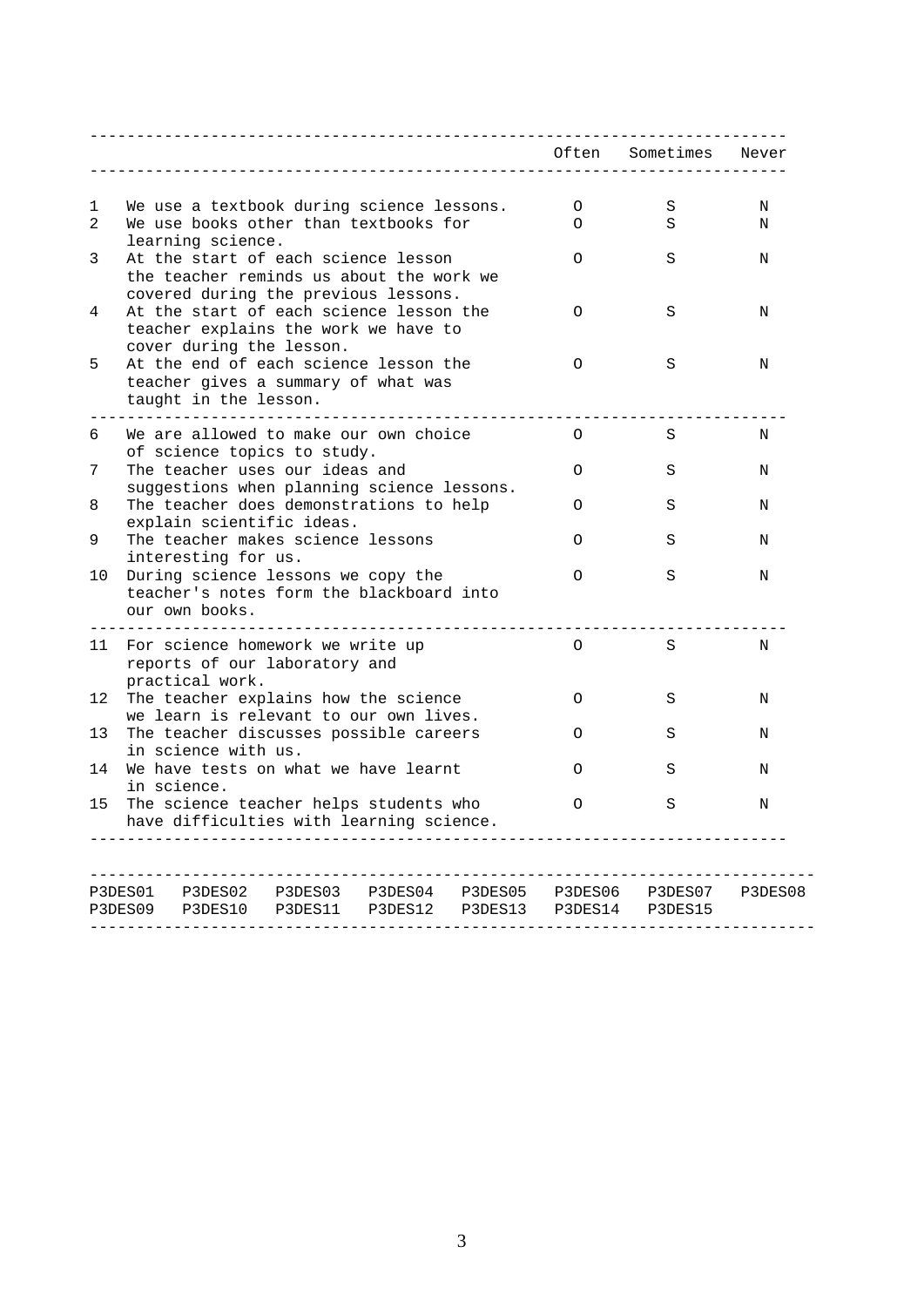|    |                                                                                                                                   |          | Often Sometimes | Never |
|----|-----------------------------------------------------------------------------------------------------------------------------------|----------|-----------------|-------|
|    |                                                                                                                                   |          |                 |       |
| 16 | We use hand calculators during<br>science lessons.                                                                                | $\Omega$ | S               | N     |
| 17 | We do field work outside the classroom<br>as part of our science lessons.                                                         | $\Omega$ | S               | N     |
| 18 | We do practical work (experiments) as<br>part of our science lessons.                                                             | ∩        | S               | N     |
| 19 | The science class breaks into small<br>groups of students to do practical<br>work (experiments).                                  | ∩        | S               | N     |
| 20 | When we do experiments the teacher gives<br>us instructions about what to do.                                                     | $\Omega$ | S               | N     |
| 21 | When we do an experiment we use a book<br>or other written instructions to show<br>us how to do it.                               | $\Omega$ | S               | N     |
| 22 | In our practical work we make up our<br>own problems and then the teacher helps<br>us to plan experiments to solve them.          | $\Omega$ | S               | N     |
| 23 | When we do experiments the teacher gives<br>us problems to solve and then leaves us<br>to work out our own methods and solutions. | $\Omega$ | S               | N     |
| 24 | In our practical work we make up our own<br>problems and work out our own methods to<br>investigate the problems.                 | Ω        | S               | N     |
|    |                                                                                                                                   |          |                 |       |

Please do not turn the page until asked to do so.

| P3DES24 |  |  | P3DES16 P3DES17 P3DES18 P3DES19 P3DES20 P3DES21 P3DES22 P3DES23 |  |
|---------|--|--|-----------------------------------------------------------------|--|
|         |  |  |                                                                 |  |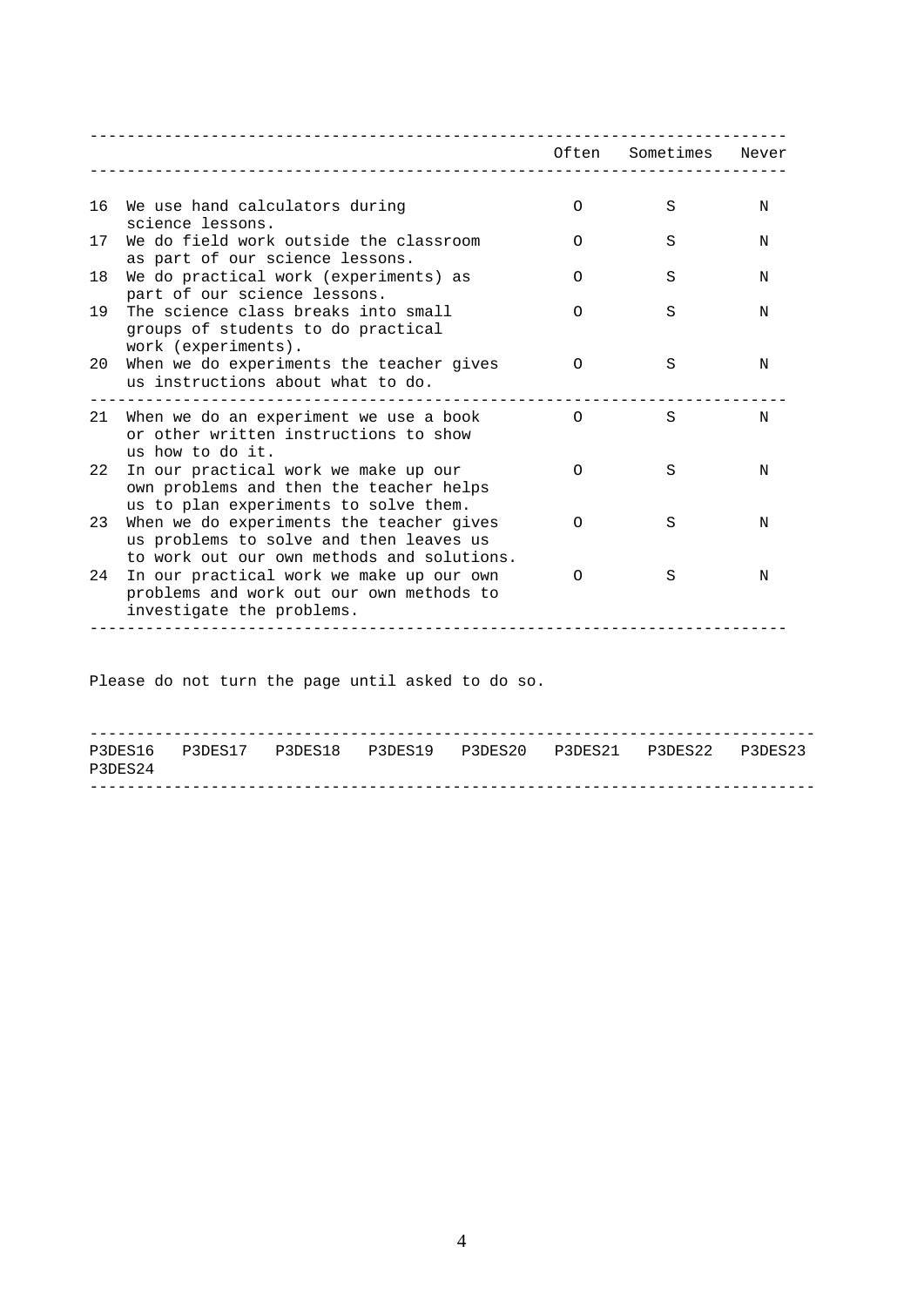\*Directions: Part 2\*

25

This section contains some questions about science learning. Each question has five suggested answers, shown by the letters A, B, C, D and E.

For each question, please circle the letter next to the answer which describes what takes place when you are learning science.

What do you do when the teacher asks you a question in class?

- A The teacher never asks me a question.
- B I always try to answer as well as I can.
- C I usually try to answer.
- D I usually don't try to answer.
- E I never try to answer.

```
------------------------------------------------------------------------------ 
 ------------------------------------------------------------------------------ 
P3DES25
```
26 What do you do when the teacher asks someone else a question?

A The teacher never asks questions in class.

- B I always try my best to answer to myself.
- C I usually try to answer to myself.
- D I usually don't try to answer to myself.
- E I never try to answer.

------------------------------------------------------------------------------ ------------------------------------------------------------------------------ P3DES26

27 When the teacher is presenting something new, do you pay attention?

- A I always pay attention as well as I can. B I usually pay attention.
- C Sometimes I pay attention, sometimes not.
- D I usually don't pay attention.
- E I never pay attention.

------------------------------------------------------------------------------ ------------------------------------------------------------------------------ P3DES27

28 When you need help with an assignment, do you ever ask a member of your family?

------------------------------------------------------------------------------ A I never have assignments. B I never need to ask for help. C I usually ask a member of my family. D I usually don't ask a member of my family. E I never do my assignments.

P3DES28

5

------------------------------------------------------------------------------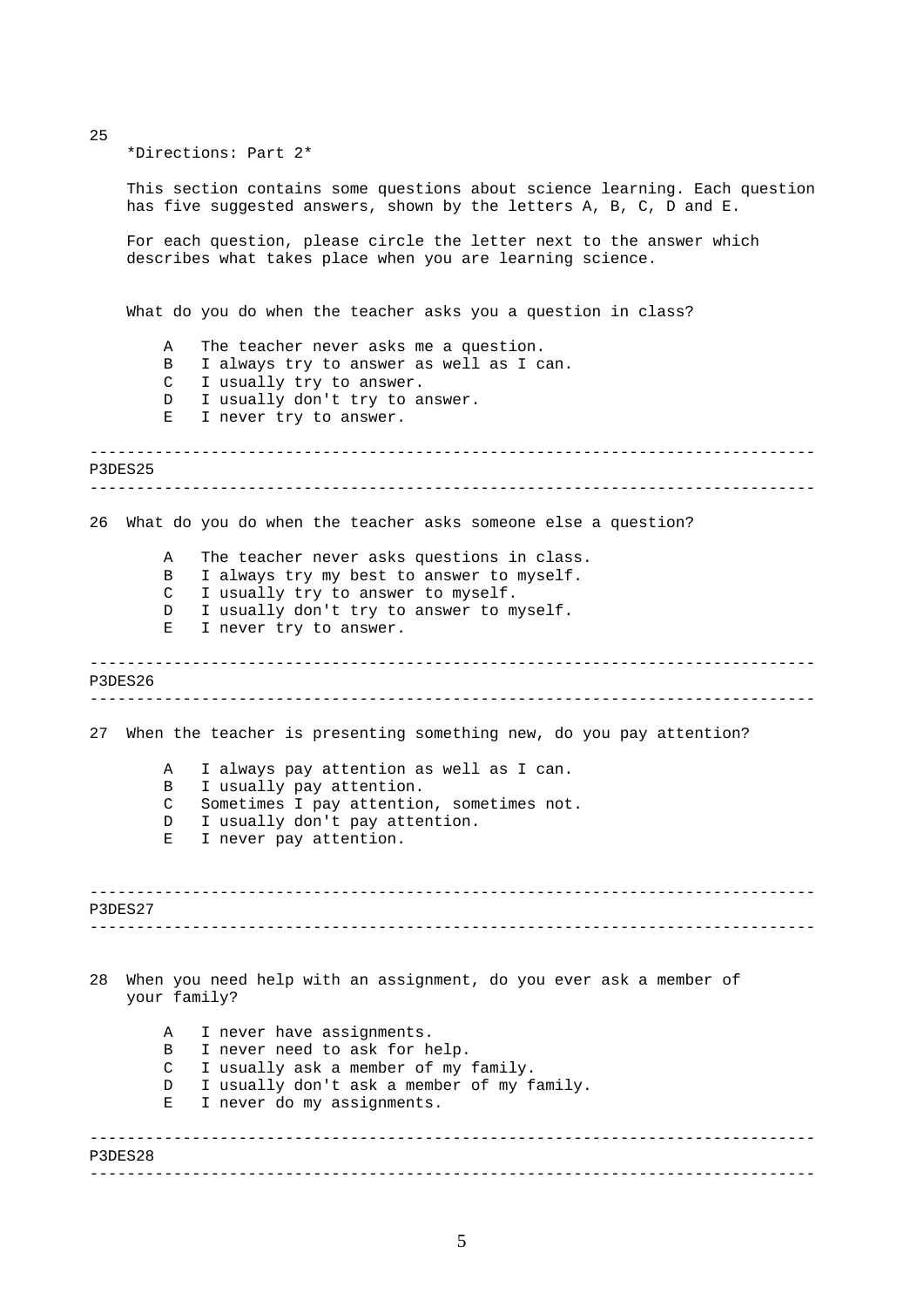------------------------------------------------------------------------------ ------------------------------------------------------------------------------ ------------------------------------------------------------------------------ ------------------------------------------------------------------------------ ------------------------------------------------------------------------------ ------------------------------------------------------------------------------ ------------------------------------------------------------------------------ ------------------------------------------------------------------------------ ------------------------------------------------------------------------------ ------------------------------------------------------------------------------ 29 When you need help with an assignment, do you ever ask a friend? A I never have assignments. B I never need to ask for help. C I usually ask a friend. D I usually don't ask a friend. E I never do my assignments. P3DES29 30 When you want to know something, do you ever look up in books other than school books? A I look things up almost every day. B I often look things up. C Sometimes I look things up. D I seldom look things up. E I never look things up. P3DES30 31 Do you ever read something in your school textbooks which is not assigned? A I don't have a school book. B I often read things which are not assigned. C Sometimes I read things which are not assigned. D I seldom read things which are not assigned. E I never read things which are not assigned. P3DES31 32 When you have finished an assignment, do you check it? A I never have assignments. B I usually check. C Sometimes I check it. D I usually don't check it. E I never do my assignments. P3DES32 33 When you have an assignment, do you do your best? A I never have assignments. B I always do my best. C I usually do my best. D I usually don't try very hard. E I never do my assignments. P3DES33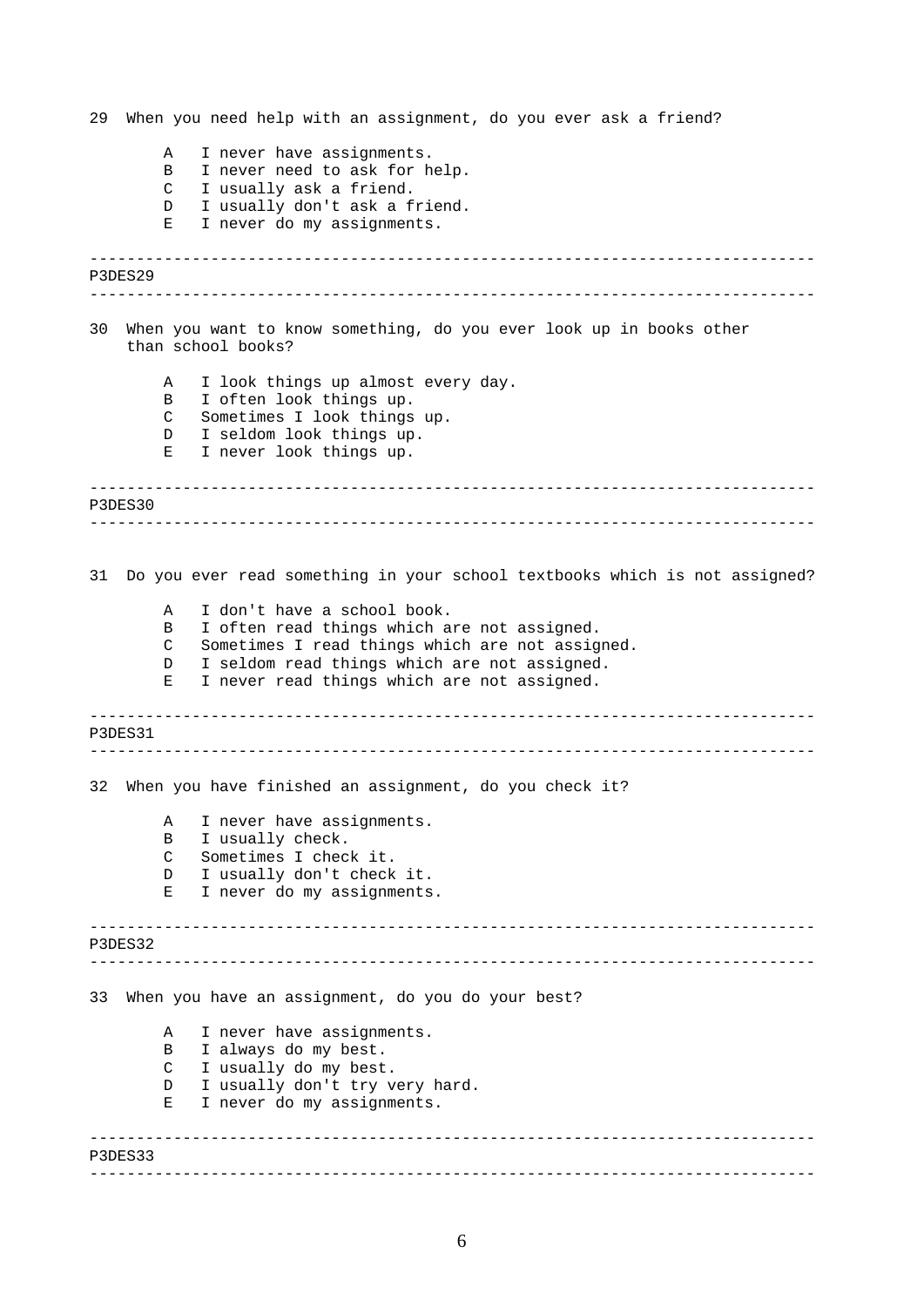------------------------------------------------------------------------------ ------------------------------------------------------------------------------ ------------------------------------------------------------------------------ ------------------------------------------------------------------------------ ------------------------------------------------------------------------------ ------------------------------------------------------------------------------ ------------------------------------------------------------------------------ ------------------------------------------------------------------------------ ------------------------------------------------------------------------------ ------------------------------------------------------------------------------ 34 How often does your teacher give you homework? A Almost every day. B Often, maybe once a week. C Sometimes, but not every week. D Seldom. E Never. P3DES34 35 When you sit down to do your homework, how long does it take you to get started? A I never have homework. B I begin right away. C I usually begin after a short time. D I usually begin after a long time, and sometimes not at all. E I never do my homework. P3DES35 36 When you do your homework, are you disturbed by things going on around you? A I never have homework. B I am almost never disturbed. C I am usually not disturbed. D I am often disturbed. E I never do my homework. P3DES36 37 When you have homework, do you do all of it? A I never have homework. B I do all of it. C I do most of it and leave some. D I do some and leave most of it. E I never do my homework. P3DES37 38 When you have homework, do you hand it in on time? A I never have homework. B I usually hand it in on time. C Sometimes I hand it in on time. D I usually don't hand it in on time. E I never do my homework. P3DES38